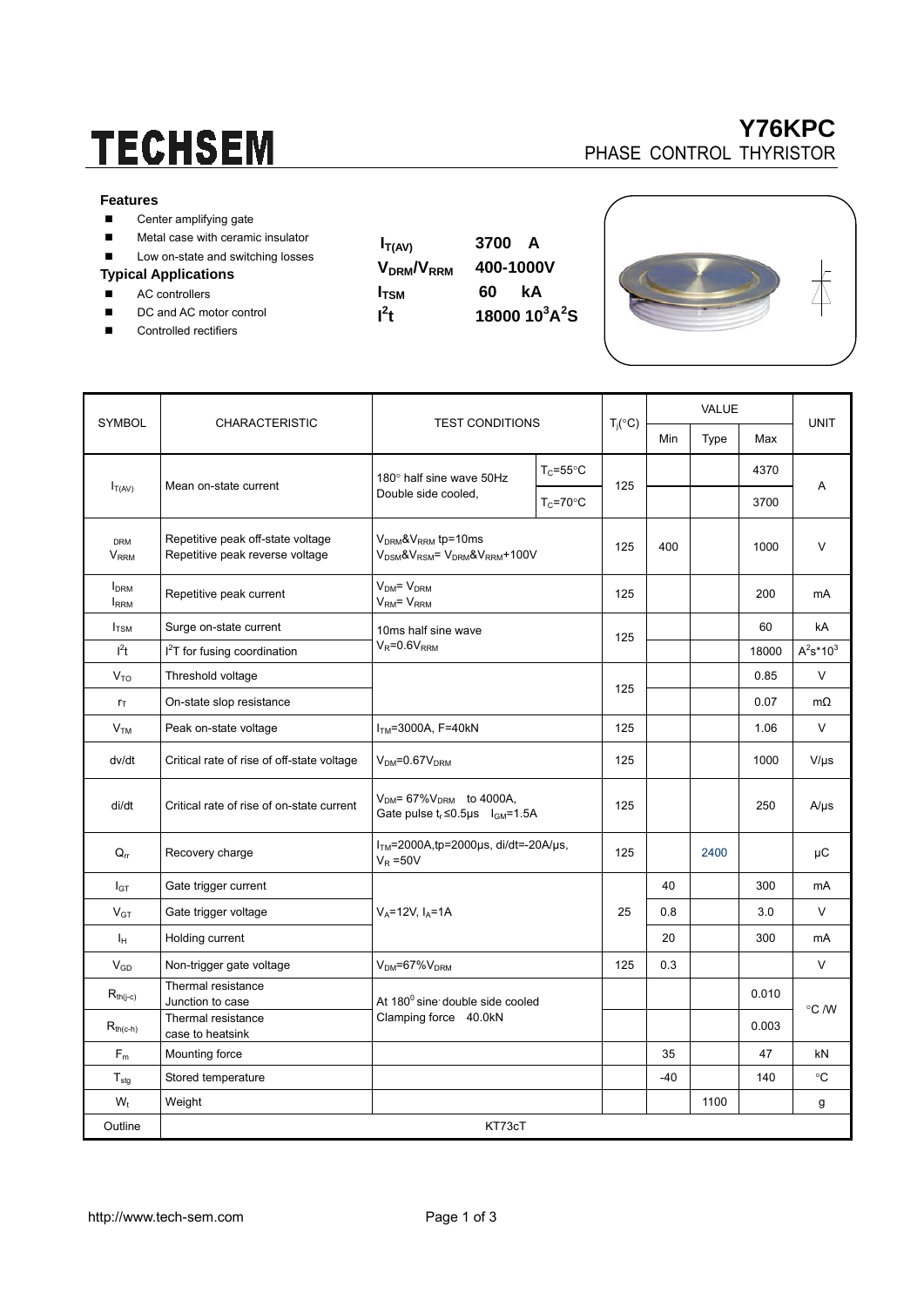### **TECHSEM**

Y76KPC









Fig.5 Fig.6